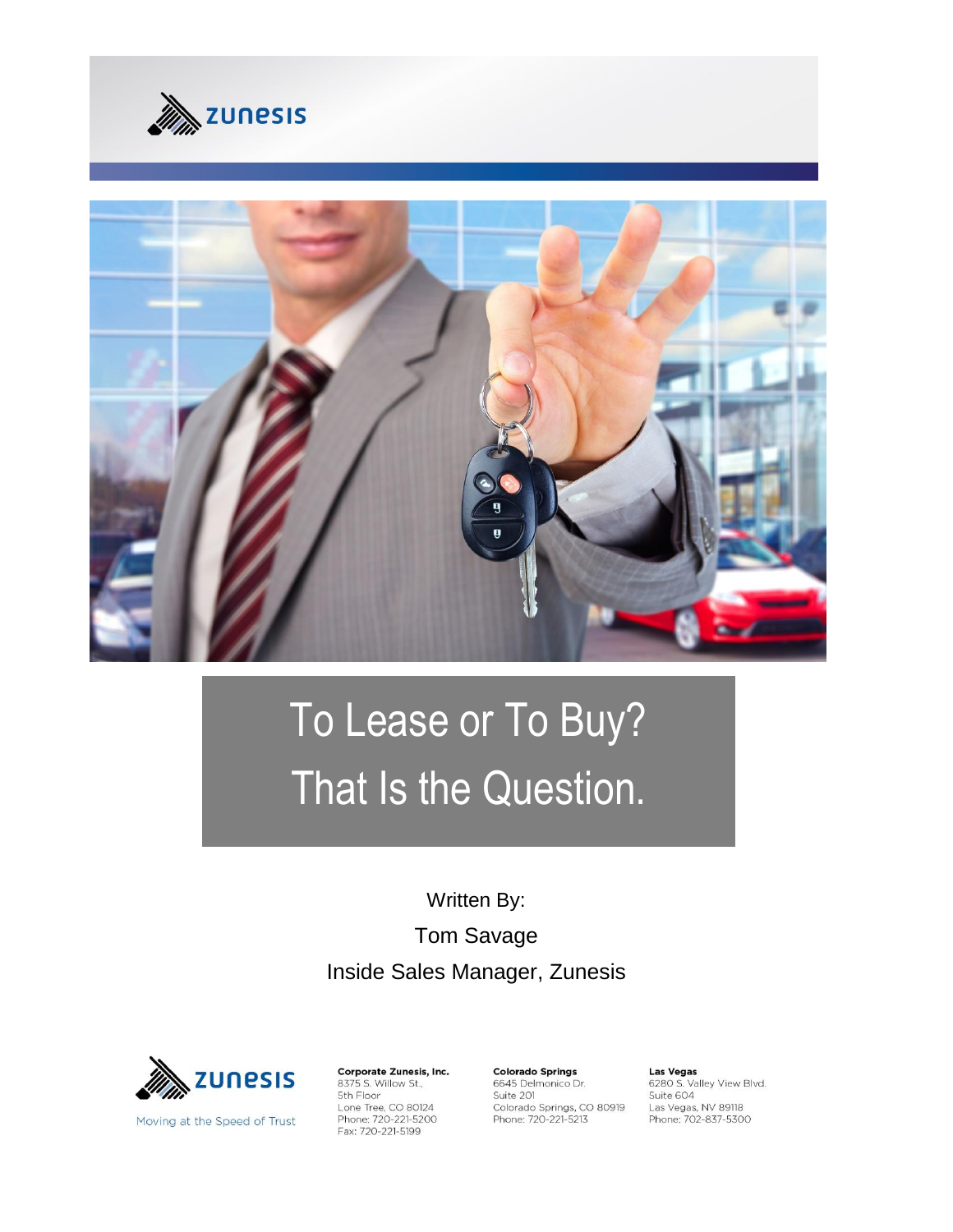

As maintaining the data center becomes more and more expensive, not to mention *updating* the data center, we find that many of our clients are interested in the idea of leasing equipment. Having walked with a number of our clients through the process of determining whether or not a lease is right for them, we've learned a handful of things that will help if you find yourself wondering if a lease might be the best option for your company.

### **Leasing: The Pro's**

- **Leasing keeps your equipment up to date.** Keep your data center modern. With a lease, you pass the financial burden of obsolete product to the equipment leasing company. For example, let's say you have a three-year lease on your production storage environment. After that lease expires, you're free to lease whatever equipment is newer, faster, and cheaper.
- **You'll have predictable monthly expenses.** With a lease, you have a predetermined monthly line item, which can help you budget more effectively.
- **You pay nothing up front.** Because leases rarely require a down payment, you can acquire new equipment without tapping much-needed funds.
- **You're able to more easily keep up with your competitors.** Acquire sophisticated technology that might otherwise be unaffordable.

#### **Leasing: The Con's**

- **You'll pay more in the long run if you plan on keeping the equipment.** For example, a \$4,000 computer would cost a total of \$5,760 if leased for three years and then purchased at the end of the lease term at fair market value (assuming a lease cost of \$160 per month).
- **You're obligated to keep paying even if you stop using the equipment.** Depending on the lease terms, you may have to make payments for the entire lease period, even if you no longer need the equipment.



#### **Buying: The Pro's**

 **It's easier than leasing.** Buying equipment is easy--you decide what you need, then go out and buy it. Taking out a lease, however, involves at least some paperwork, as leasing companies can ask for financial information.

 **You call the shots regarding maintenance.** Equipment leases often require you to maintain equipment according to the leasing company's specifications. When you buy the equipment outright, you determine the maintenance schedule yourself.



8375 S. Willow St., 5th Floor Lone Tree, CO 80124 Phone: 720-221-5200 Fax: 720-221-5199

Corporate Zunesis, Inc.

**Colorado Springs** 6645 Delmonico Dr. Suite 201 Colorado Springs, CO 80919 Phone: 720-221-5213

**Las Vegas** 6280 S. Valley View Blvd. Suite 604 Las Vegas, NV 89118 Phone: 702-837-5300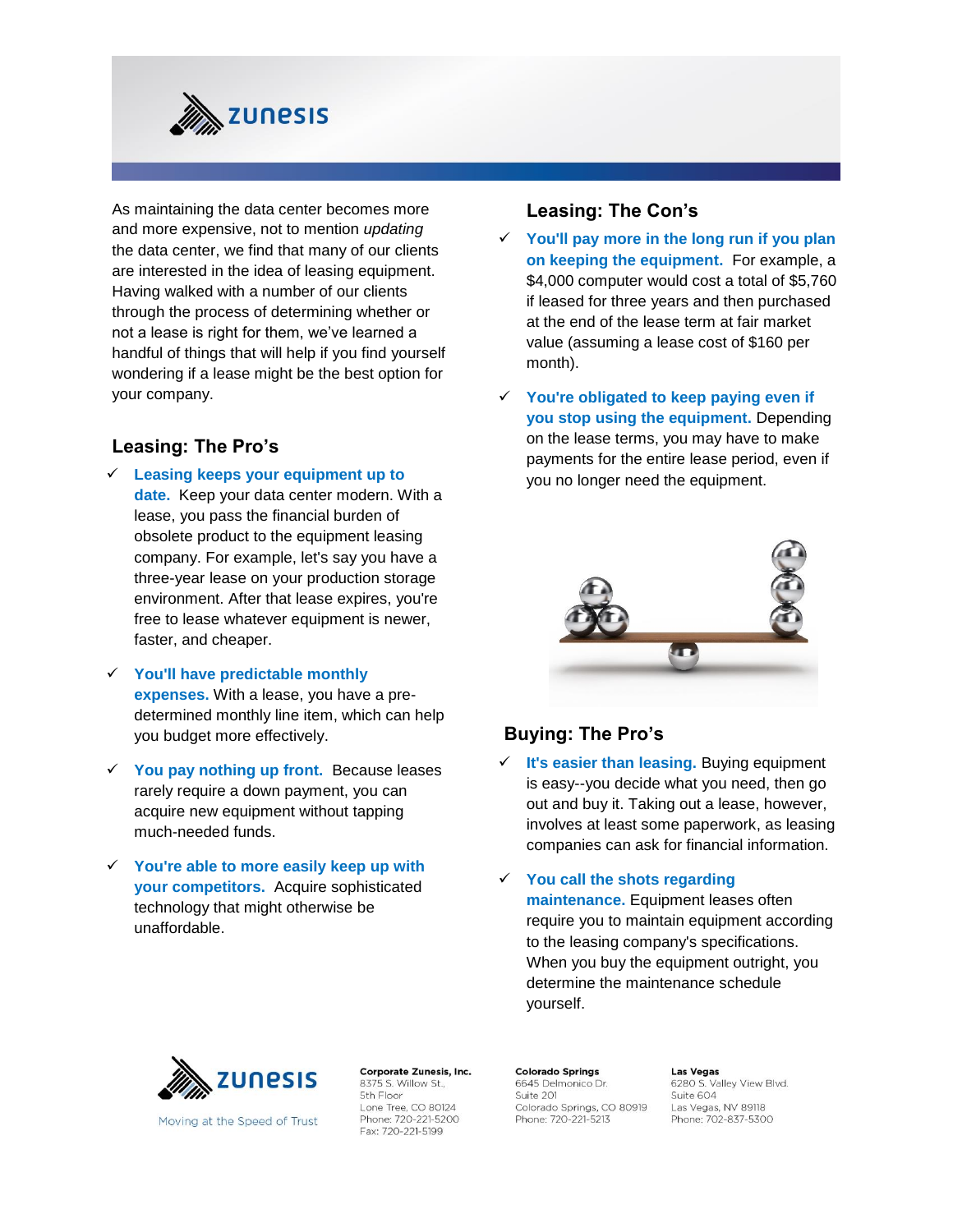

## **Buying: The Con's**

- **The initial outlay for needed equipment may be too much.** Your business may have to tie up lines of credit or cough up a hefty sum to acquire the equipment it needs.
- **Eventually, you're stuck with outdated equipment.** Computer technology becomes outdated quickly. If you want to keep your data center current, you will be stuck every few years with outdated equipment that you must donate, sell, or recycle (not to mention pay to replace!).

# **Asking the Right Questions**

If you're thinking about leasing equipment, you will need to do your homework to ensure you get the most favorable terms. Here are a few questions that will help you get started:

- **What type of lease are you being asked to sign – a capital lease or an operating lease?**
	- $\checkmark$  A **capital lease** is similar to a loan. With this type of lease, the equipment is considered an asset on your balance sheet, and you get the benefits (such as tax depreciation) and risks (including obsolescence) of ownership. Capital leases are often for as long as five years.
	- With an *operating lease*, the leasing company retains ownership; and for tax purposes, the equipment is considered a monthly operating expense rather than a depreciable asset. Operating leases are more popular because they do not tie up funds and are usually short-term (three years or less).



Moving at the Speed of Trust

Corporate Zunesis, Inc. 8375 S. Willow St., 5th Floor Lone Tree, CO 80124 Phone: 720-221-5200 Fax: 720-221-5199

 **Is there a buyout option?** You may have a choice between a fair-market value (FMV) option and a \$1 buyout option. FMV means you can buy the equipment at the lease's end for its fair-market value, which could be hundreds of dollars. In contrast, a \$1 buyout option means the equipment is yours for \$1 when the lease expires. However, while that sounds like the best option, keep in mind that monthly payments on FMV leases are usually lower than \$1 buyout leases.

If you are fairly certain that you will want to upgrade to new technology when your lease expires, go with the FMV option.

 **How long is the lease term?** Usually, leases for computer equipment run 24, 36, or 48 months. The longer your lease, the lower your monthly payments; but you're also likely to pay more over time with a longer lease.

| 24 months                                                                   | 36 months                                                                               | 48 months                                                                   |
|-----------------------------------------------------------------------------|-----------------------------------------------------------------------------------------|-----------------------------------------------------------------------------|
| • Highest<br>monthly<br>payments<br>• Potentially<br>lowest<br>overall cost | •Middle of<br>the road,<br>could fit<br>both overall<br>budget and<br>monthly<br>budget | • Lowest<br>monthly<br>payments<br>• Potentially<br>highest<br>overall cost |

 $\checkmark$  Does the equipment have to be **insured?** Some leasing companies require you to insure the leased equipment. If you don't, fees may be added to your monthly payment to cover insurance.

**Colorado Springs** 6645 Delmonico Dr. Suite 201 Colorado Springs, CO 80919 Phone: 720-221-5213

**Las Vegas** 6280 S. Valley View Blvd. Suite 604 Las Vegas, NV 89118 Phone: 702-837-5300